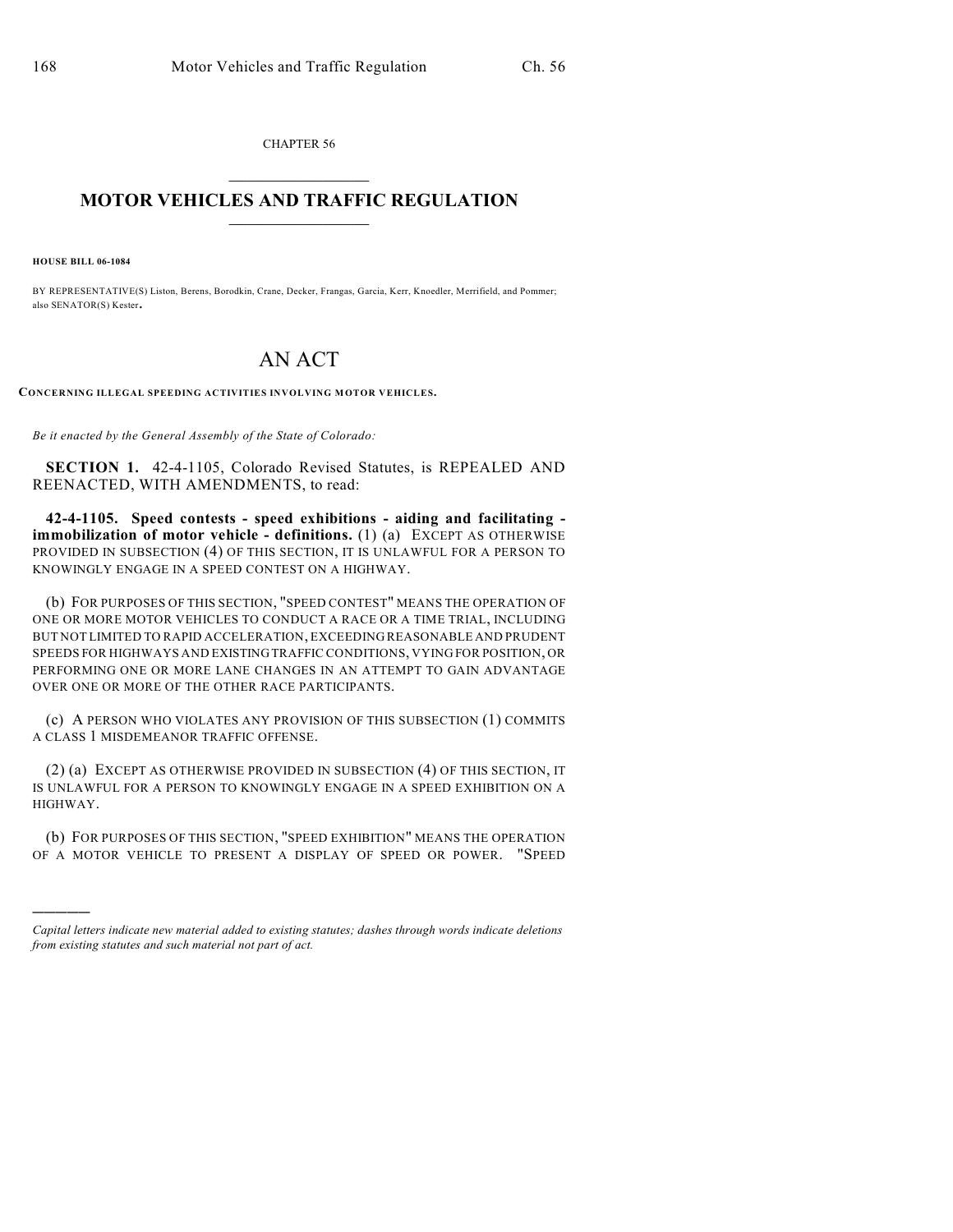EXHIBITION" INCLUDES, BUT IS NOT LIMITED TO, SQUEALING THE TIRES OF A MOTOR VEHICLE WHILE IT IS STATIONARY OR IN MOTION, RAPID ACCELERATION, RAPID SWERVING OR WEAVING IN AND OUT OF TRAFFIC, PRODUCING SMOKE FROM TIRE SLIPPAGE, OR LEAVING VISIBLE TIRE ACCELERATION MARKS ON THE SURFACE OF THE HIGHWAY OR GROUND.

(c) A PERSON WHO VIOLATES ANY PROVISION OF THIS SUBSECTION (2) COMMITS A CLASS 2 MISDEMEANOR TRAFFIC OFFENSE.

(3) (a) EXCEPT AS OTHERWISE PROVIDED IN SUBSECTION (4) OF THIS SECTION, A PERSON SHALL NOT, FOR THE PURPOSE OF FACILITATING OR AIDING OR AS AN INCIDENT TO ANY SPEED CONTEST OR SPEED EXHIBITION UPON A HIGHWAY, IN ANY MANNER OBSTRUCT OR PLACE A BARRICADE OR OBSTRUCTION, OR ASSIST OR PARTICIPATE IN PLACING ANY SUCH BARRICADE OR OBSTRUCTION, UPON A HIGHWAY.

(b) A PERSON WHO VIOLATES ANY PROVISION OF THIS SUBSECTION (3) COMMITS, PURSUANT TO SECTION 42-4-1703, THE OFFENSE THAT THE PERSON AIDED IN OR FACILITATED THE COMMISSION OF. NOTHING IN THIS SUBSECTION (3) SHALL BE CONSTRUED TO PRECLUDE CHARGING A PERSON UNDER SECTION 42-4-1703 FOR OTHERWISE BEING A PARTY TO THE CRIME OF ENGAGING IN A SPEED CONTEST OR ENGAGING IN A SPEED EXHIBITION.

(4) THE PROVISIONS OF THIS SECTION SHALL NOT APPLY TO THE OPERATION OF A MOTOR VEHICLE IN AN ORGANIZED COMPETITION ACCORDING TO ACCEPTED RULES ON A DESIGNATED AND DULY AUTHORIZED RACE TRACK, RACE COURSE, OR DRAG STRIP.

(5) (a) IN ADDITION TO A SENTENCE IMPOSED PURSUANT TO THIS SECTION OR PURSUANT TO ANY OTHER PROVISION OF LAW:

(I) UPON THE SECOND CONVICTION FOR AN OFFENSE SPECIFIED IN SUBSECTION (1) OR (2) OF THIS SECTION, OR ANY OTHER CRIME, THE UNDERLYING FACTUAL BASIS OF WHICH HAS BEEN FOUND BY THE COURT TO INCLUDE AN ACT OF OPERATING A MOTOR VEHICLE IN VIOLATION OF SUBSECTION (1) OR (2) OF THIS SECTION, THE COURT MAY, IN ITS DISCRETION, ORDER THE PRIMARY LAW ENFORCEMENT AGENCY INVOLVED WITH THE CASE TO PLACE AN IMMOBILIZATION DEVICE ON THE MOTOR VEHICLE OR MOTOR VEHICLES SO OPERATED FOR A PERIOD OF UP TO FOURTEEN DAYS.

(II) UPON THE THIRD OR SUBSEQUENT CONVICTION FOR AN OFFENSE SPECIFIED IN SUBSECTION (1) OR (2) OF THIS SECTION, OR ANY OTHER CRIME, THE UNDERLYING FACTUAL BASIS OF WHICH HAS BEEN FOUND BY THE COURT TO INCLUDE AN ACT OF OPERATING A MOTOR VEHICLE IN VIOLATION OF SUBSECTION (1) OR (2) OF THIS SECTION, THE COURT MAY, IN ITS DISCRETION, ORDER THE PRIMARY LAW ENFORCEMENT AGENCY INVOLVED WITH THE CASE TO PLACE AN IMMOBILIZATION DEVICE ON THE MOTOR VEHICLE OR MOTOR VEHICLES SO OPERATED FOR A PERIOD OF UP TO THIRTY DAYS BUT MORE THAN FOURTEEN DAYS.

(b) THE PERIOD DURING WHICH A MOTOR VEHICLE MAY BE FITTED WITH AN IMMOBILIZATION DEVICE PURSUANT TO PARAGRAPH (a) OF THIS SUBSECTION (5) SHALL BE IN ADDITION TO ANY PERIOD DURING WHICH THE MOTOR VEHICLE WAS IMPOUNDED PRIOR TO SENTENCING.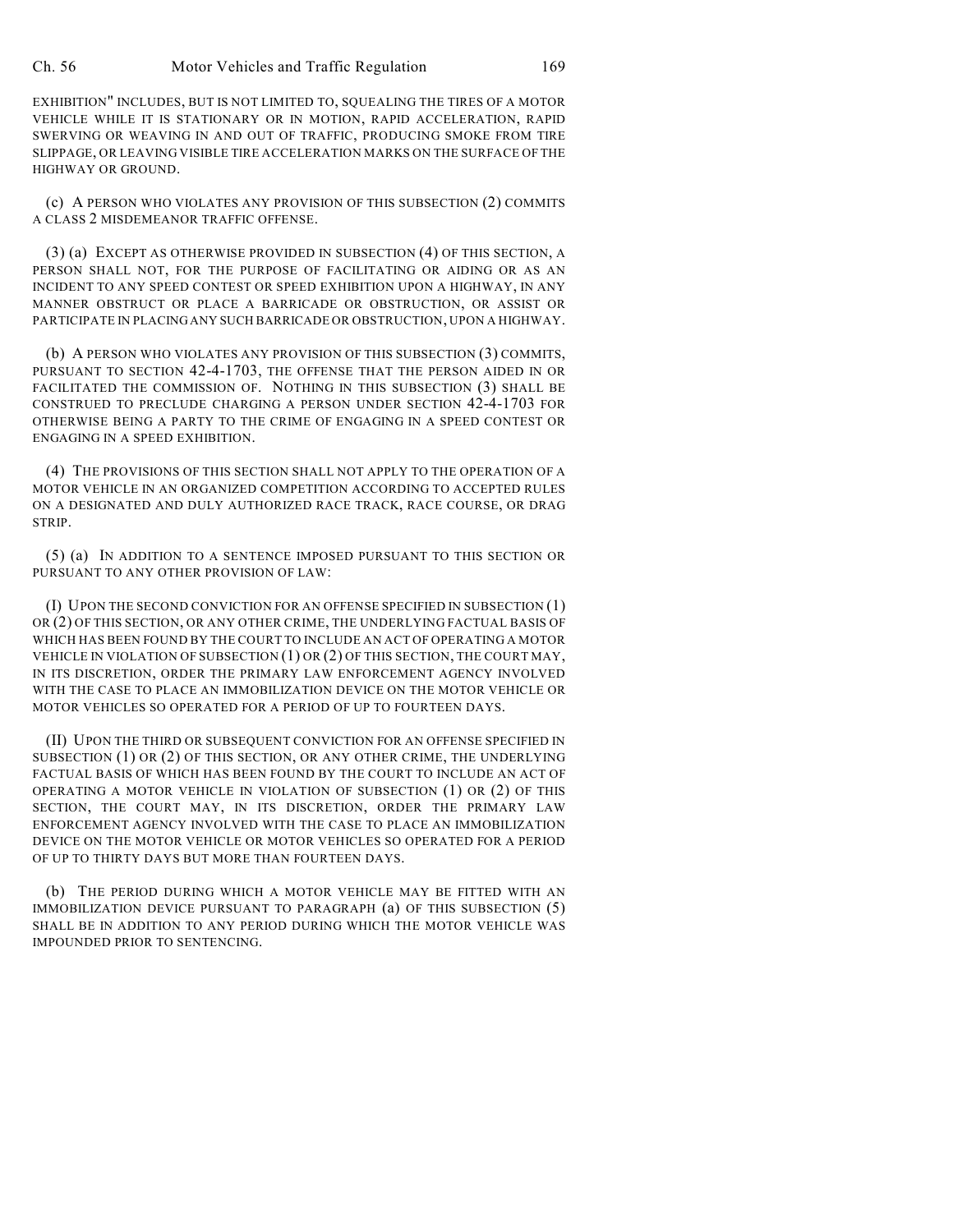(c) AN ORDER ISSUED UNDER THIS SUBSECTION (5) SHALL STATE THE REQUIREMENTS INCLUDED IN SUBSECTIONS (7) AND (8) OF THIS SECTION.

(d) FOR PURPOSES OF THIS SECTION, "IMMOBILIZATION DEVICE" MEANS A DEVICE LOCKED INTO PLACE OVER A WHEEL OF A MOTOR VEHICLE THAT PREVENTS THE MOTOR VEHICLE FROM BEING MOVED. "IMMOBILIZATION DEVICE" INCLUDES BUT IS NOT LIMITED TO A DEVICE COMMONLY REFERRED TO AS A "TRAFFIC BOOT" OR "BOOT".

(6) (a) EXCEPT AS OTHERWISE PROVIDED IN SUBSECTION (9) OF THIS SECTION, A LAW ENFORCEMENT AGENCY THAT IS ORDERED TO PLACE AN IMMOBILIZATION DEVICE ON A MOTOR VEHICLE PURSUANT TO SUBSECTION (5) OF THIS SECTION SHALL ATTEMPT TO LOCATE THE MOTOR VEHICLE WITHIN ITS JURISDICTION. THE LAW ENFORCEMENT AGENCY MAY, IN ITS DISCRETION, ATTEMPT TO LOCATE THE MOTOR VEHICLE OUTSIDE OF ITS JURISDICTION.

(b) NOTHING IN THIS SUBSECTION (6) SHALL BE CONSTRUED TO:

(I) PROHIBIT A LAW ENFORCEMENT AGENCY FROM SEEKING THE ASSISTANCE OF ANOTHER LAW ENFORCEMENT AGENCY FOR THE PURPOSE OF PLACING AN IMMOBILIZATION DEVICE ON A MOTOR VEHICLE OR REMOVING THE DEVICE IN ACCORDANCE WITH THIS SECTION; OR

(II) REQUIRE A LAW ENFORCEMENT AGENCY TO EXPEND EXCESSIVE TIME OR COMMIT EXCESSIVE STAFF TO THE TASK OF LOCATING A MOTOR VEHICLE SUBJECT TO IMMOBILIZATION UNDER THIS SECTION.

(c) THE TIME SPENT BY A LAW ENFORCEMENT AGENCY IN LOCATING A MOTOR VEHICLE IN ACCORDANCE WITH THIS SUBSECTION (6) SHALL NOT ALTER THE IMMOBILIZATION PERIOD ORDERED BY THE COURT UNDER SUBSECTION (5) OF THIS SECTION.

(d) A LAW ENFORCEMENT AGENCY THAT PLACES AN IMMOBILIZATION DEVICE ON A MOTOR VEHICLE PURSUANT TO THIS SECTION SHALL AFFIX A NOTICE TO THE IMMOBILIZED MOTOR VEHICLE STATING THE INFORMATION DESCRIBED IN SUBSECTIONS (7) AND (8) OF THIS SECTION.

(e) A PEACE OFFICER WHO LOCATES OR ATTEMPTS TO LOCATE A MOTOR VEHICLE, OR WHO PLACES OR REMOVES, OR ASSISTS WITH THE PLACEMENT OR REMOVAL OF, AN IMMOBILIZATION DEVICE IN ACCORDANCE WITH THE PROVISIONS OF THIS SECTION SHALL BE IMMUNE FROM CIVIL LIABILITY FOR DAMAGES, EXCEPT FOR DAMAGES ARISING FROM WILLFUL AND WANTON CONDUCT.

(7) (a) THE OWNER OF A MOTOR VEHICLE IMMOBILIZED UNDER THIS SECTION SHALL BE ASSESSED A FEE OF THIRTY-FIVE DOLLARS FOR EACH DAY THE MOTOR VEHICLE IS ORDERED IMMOBILIZED AND, EXCEPT AS OTHERWISE PROVIDED IN PARAGRAPH (d) OF THIS SUBSECTION (7), THIRTY-FIVE DOLLARS FOR EACH DAY UP TO FOURTEEN DAYS AFTER THE IMMOBILIZATION PERIOD THAT THE FEE FOR THE IMMOBILIZATION PERIOD IS NOT PAID. THE OWNER SHALL PAY THE FEE TO THE LAW ENFORCEMENT AGENCY THAT PLACES THE IMMOBILIZATION DEVICE ON THE MOTOR VEHICLE.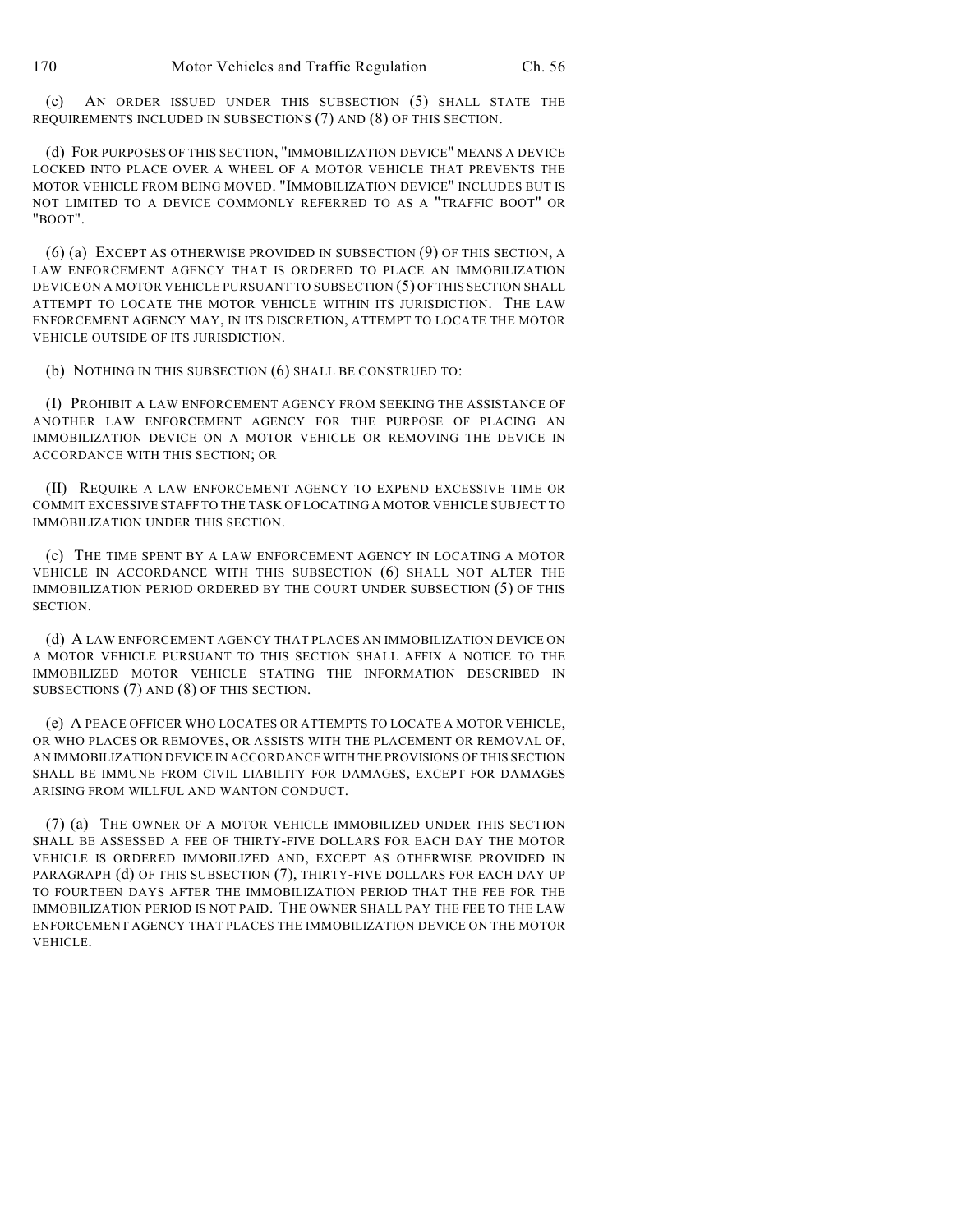(b) THE OWNER, WITHIN FOURTEEN DAYS AFTER THE END OF THE IMMOBILIZATION PERIOD ORDERED BY THE COURT, MAY OBTAIN REMOVAL OF THE IMMOBILIZATION DEVICE BY THE LAW ENFORCEMENT AGENCY THAT PLACED IT BY REQUESTING THE REMOVAL AND PAYING THE FEE REQUIRED UNDER PARAGRAPH (a) OF THIS SUBSECTION (7).

(c) THE FAILURE OF THE OWNER OF THE IMMOBILIZED MOTOR VEHICLE TO REQUEST REMOVAL OF THE IMMOBILIZATION DEVICE AND PAY THE FEE WITHIN FOURTEEN DAYS AFTER THE END OF THE IMMOBILIZATION PERIOD ORDERED BY THE COURT OR WITHIN THE ADDITIONAL TIME GRANTED BY THE COURT PURSUANT TO PARAGRAPH (d) OF THIS SUBSECTION (7), WHICHEVER IS APPLICABLE, SHALL RESULT IN THE MOTOR VEHICLE BEING DEEMED AN "ABANDONED MOTOR VEHICLE", AS DEFINED IN SECTIONS  $42-4-1802(1)$  (d) AND  $42-4-2102(1)$  (d), AND SUBJECT TO THE PROVISIONS OF PART 18 OR 21 OF THIS ARTICLE, WHICHEVER IS APPLICABLE. THE LAW ENFORCEMENT AGENCY ENTITLED TO PAYMENT OF THE FEE UNDER THIS SUBSECTION (7) SHALL BE ELIGIBLE TO RECOVER THE FEE IF THE ABANDONED MOTOR VEHICLE IS SOLD, PURSUANT TO SECTION 42-4-1809 (2) (b.5) OR 42-4-2108 (2) (a.5).

(d) UPON APPLICATION OF THE OWNER OF AN IMMOBILIZED MOTOR VEHICLE, THE COURT THAT ORDERED THE IMMOBILIZATION MAY, IN ITS DISCRETION, GRANT ADDITIONAL TIME TO PAY THE IMMOBILIZATION FEE REQUIRED UNDER PARAGRAPH (a) OF THIS SUBSECTION (7). IF ADDITIONAL TIME IS GRANTED, THE COURT SHALL NOTIFY THE LAW ENFORCEMENT AGENCY THAT PLACED THE IMMOBILIZATION DEVICE.

(8) (a) A PERSON MAY NOT REMOVE AN IMMOBILIZATION DEVICE THAT IS PLACED ON A MOTOR VEHICLE PURSUANT TO THIS SECTION DURING THE IMMOBILIZATION PERIOD ORDERED BY THE COURT.

(b) NO PERSON MAY REMOVE THE IMMOBILIZATION DEVICE AFTER THE END OF THE IMMOBILIZATION PERIOD EXCEPT THE LAW ENFORCEMENT AGENCY THAT PLACED THE IMMOBILIZATION DEVICE AND THAT HAS BEEN REQUESTED BY THE OWNER TO REMOVE THE DEVICE AND TO WHICH THE OWNER HAS PROPERLY PAID THE FEE REQUIRED BY SUBSECTION (7) OF THIS SECTION. NOTHING IN THIS SUBSECTION (8) SHALL BE CONSTRUED TO PREVENT THE REMOVAL OF AN IMMOBILIZATION DEVICE IN ORDER TO COMPLY WITH THE PROVISIONS OF PART 18 OR 21 OF THIS ARTICLE.

(c) A PERSON WHO VIOLATES ANY PROVISION OF THIS SUBSECTION (8) COMMITS A CLASS 2 MISDEMEANOR TRAFFIC OFFENSE.

(9) (a) A LAW ENFORCEMENT AGENCY THAT IS ORDERED TO PLACE AN IMMOBILIZATION DEVICE ON A MOTOR VEHICLE PURSUANT TO SUBSECTION (5) OF THIS SECTION SHALL INFORM THE COURT AT SENTENCING IF IT IS UNABLE TO COMPLY WITH THE COURT'S ORDER EITHER BECAUSE THE LAW ENFORCEMENT AGENCY IS NOT YET EQUIPPED WITH AN IMMOBILIZATION DEVICE OR BECAUSE IT DOES NOT HAVE A SUFFICIENT NUMBER OF IMMOBILIZATION DEVICES. THE COURT, UPON BEING SO INFORMED, SHALL, IN LIEU OF ORDERING IMMOBILIZATION, ORDER THE LAW ENFORCEMENT AGENCY TO IMPOUND THE MOTOR VEHICLE FOR THE SAME TIME PERIOD THAT THE COURT INITIALLY ORDERED THE MOTOR VEHICLE TO BE IMMOBILIZED.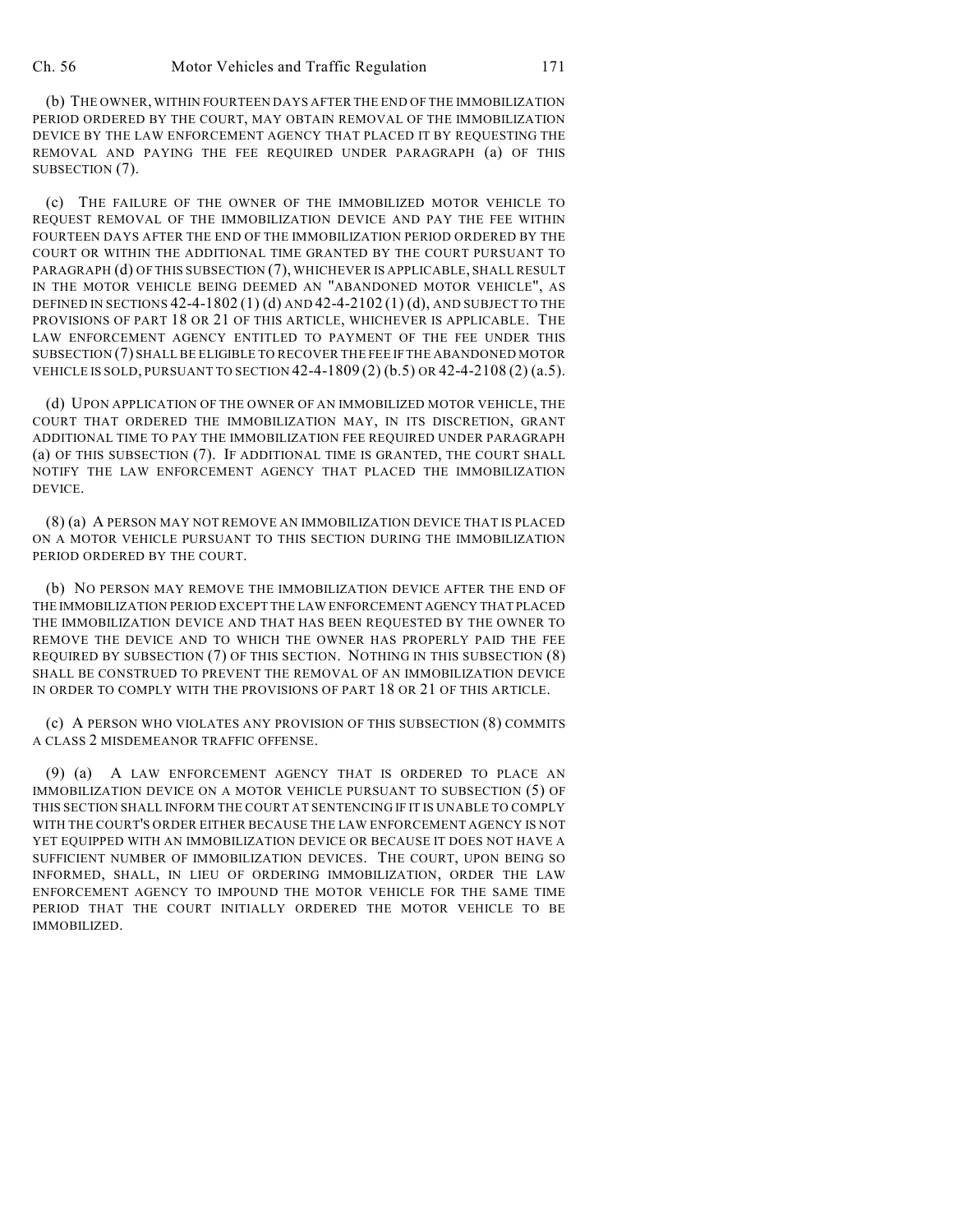(b) IF A MOTOR VEHICLE IS ORDERED TO BE IMPOUNDED PURSUANT TO PARAGRAPH (a) OF THIS SUBSECTION (9), THE PROVISIONS OF SUBSECTIONS (6) TO (8) OF THIS SECTION SHALL NOT APPLY.

**SECTION 2.** 42-4-1802 (1), Colorado Revised Statutes, is amended BY THE ADDITION OF A NEW PARAGRAPH to read:

**42-4-1802. Definitions.** As used in this part 18, unless the context otherwise requires:

(1) "Abandoned motor vehicle" means:

(d) A MOTOR VEHICLE FITTED WITH AN IMMOBILIZATION DEVICE THAT IS ON PUBLIC PROPERTY AND DEEMED TO BE ABANDONED PURSUANT TO SECTION 42-4-1105 (7) (c).

**SECTION 3.** 42-4-1809 (2) (c), Colorado Revised Statutes, is amended, and the said 42-4-1809 (2) is further amended BY THE ADDITION OF A NEW PARAGRAPH, to read:

**42-4-1809. Proceeds of sale.** (2) If the sale of any motor vehicle and its attached accessories or equipment under the provisions of section 42-4-1805 produces an amount greater than the sum of all charges of the operator who has perfected his or her lien:

(b.5) IN THE CASE OF THE SALE OF AN ABANDONED MOTOR VEHICLE DESCRIBED IN SECTION 42-4-1802 (1) (d), ANY BALANCE REMAINING AFTER PAYMENT PURSUANT TO PARAGRAPH (b) OF THIS SUBSECTION (2) SHALL BE PAID TO THE LAW ENFORCEMENT AGENCY THAT IS OWED A FEE FOR THE COURT-ORDERED PLACEMENT OF AN IMMOBILIZATION DEVICE ON THE MOTOR VEHICLE PURSUANT TO SECTION 42-4-1105.

(c) Any balance remaining after payment pursuant to paragraph (b) PARAGRAPHS (b) AND (b.5) of this subsection (2) shall be forwarded to the department, and the department may recover from such balance any taxes, fees, and penalties due and payable to it with respect to such motor vehicle.

**SECTION 4.** 42-4-2102 (1), Colorado Revised Statutes, is amended BY THE ADDITION OF A NEW PARAGRAPH to read:

**42-4-2102. Definitions.** As used in this part 21, unless the context otherwise requires:

(1) "Abandoned motor vehicle", except as otherwise defined in section 42-4-2104.5 (2) (a) for purposes of section 42-4-2104.5, means:

(d) A MOTOR VEHICLE FITTED WITH AN IMMOBILIZATION DEVICE THAT IS ON PRIVATE PROPERTY AND DEEMED TO BE ABANDONED PURSUANT TO SECTION 42-4-1105 (7) (c).

**SECTION 5.** 42-4-2108 (2) (b), Colorado Revised Statutes, is amended, and the